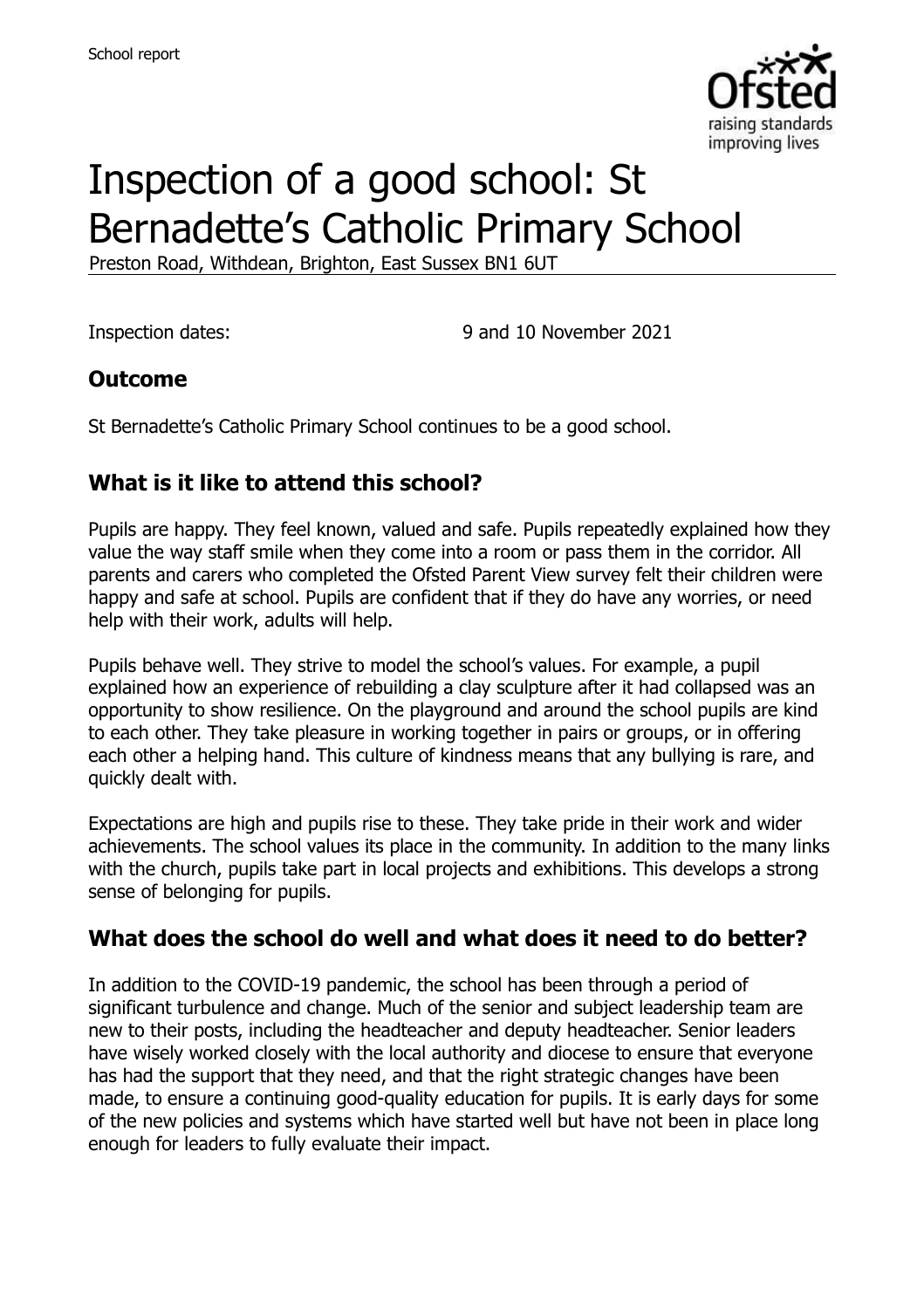

Staff feel supported by leaders. They said that their workload is considered and well managed. For example, leaders are delivering the early morning pupil catch-up sessions. Governors keep a weather eye on staff well-being.

Leaders have devised an ambitious and high-quality curriculum. Staff have been supported in the implementation of this curriculum by well-sequenced plans and appropriate training. Clear progression can be seen in lessons and pupils' workbooks. Pupils build confidently on their secure knowledge across the curriculum. They attain well.

Reading is at the centre of the curriculum and has a high profile around the school. It is not unusual to see pupils choosing to read at playtimes. All staff have been trained in the new approach to the teaching of phonics. Teaching of phonics is regular and consistent. This helps pupils learn to read quickly and confidently. Right from the start in Reception Year, children enthusiastically and confidently explore letter sounds and patterns. As pupils move through the school, they regularly practise their skills using books that are carefully matched to their needs. Those pupils who need a little extra help, or start to fall behind, are quickly identified and given the help they need to catch up quickly.

Children get off to a similarly secure start to their mathematics in Reception Year. They explore numbers and the ways to group and represent them through games that reinforce what they are taught. Pupils build on these secure foundations as they move through the school. They enjoy the challenges associated with mathematics, such as regular times tables practice. Pupils relish applying their skills to a range of problems, such as retrieving information from charts, or working out how much of the classroom could be covered by the distance of their handspans.

Pupils with special educational needs and/or disabilities have their needs carefully and precisely identified. These needs are met well, both within the classroom and through additional input when it is needed. For example, teachers make sure that pupils receive any necessary pre-teaching or additional vocabulary support to help access lessons.

Pupils are interested in their learning. They behave well in lessons, listening attentively and following instructions. This supports learning well. Pupils understand the new behaviour system and are keen to progress up the 'behaviour ladders' displayed in the classrooms. They are supportive of each other and value sharing or listening to different ideas.

Pupils' spiritual, moral, social and cultural development is of a high quality. Through everyday experience, the curriculum and additional opportunities, pupils are encouraged to develop as rounded individuals with an outward-facing and mature understanding of themselves and the world. They are well prepared for the next stages of their education and beyond.

# **Safeguarding**

The arrangements for safeguarding are effective.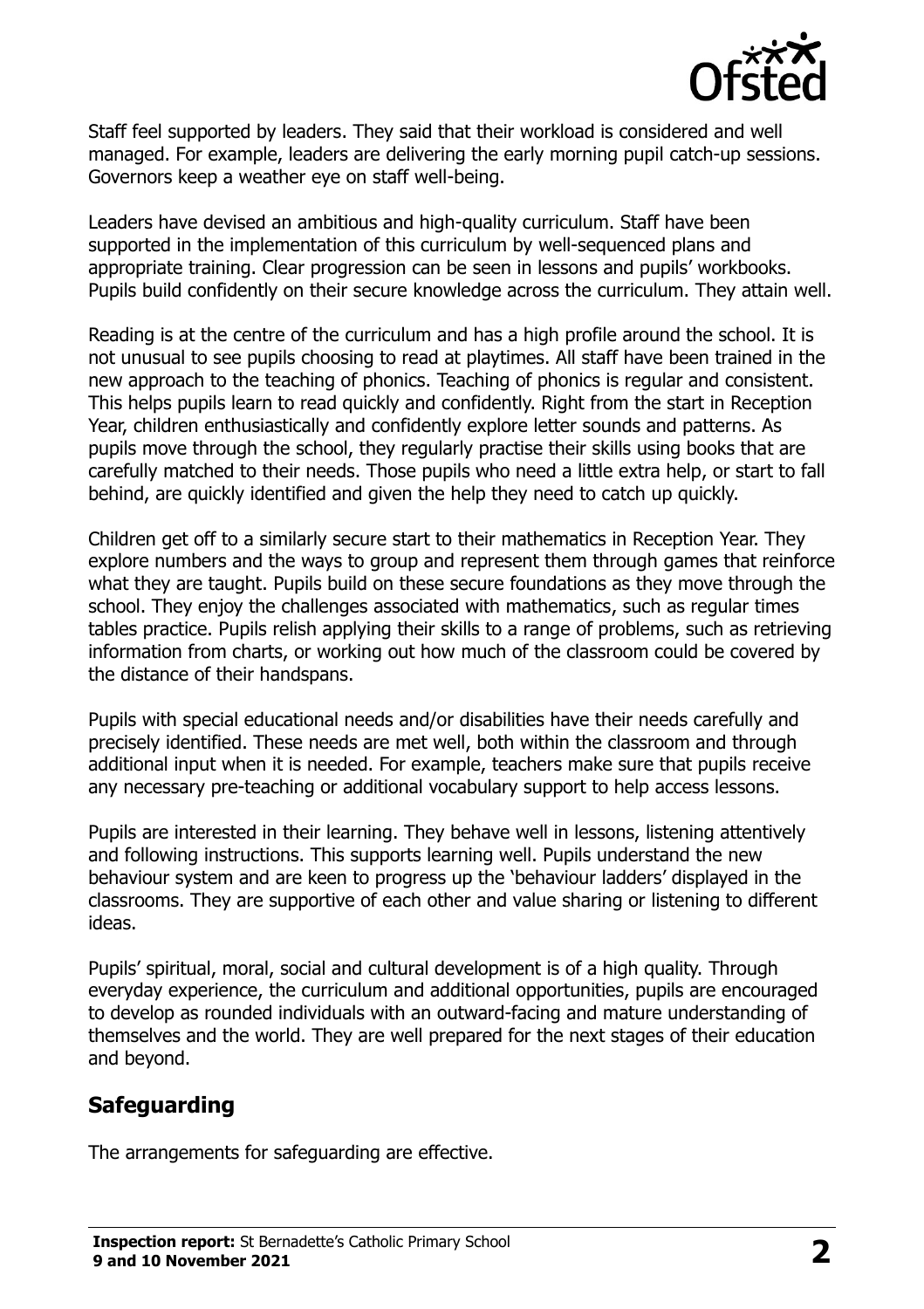

Leaders have ensured that safeguarding records and systems, including processes for recruitment, are well managed and comprehensive. Staff and governors have had the training they need to recognise and respond to safeguarding issues. Risks are quickly identified, and support is provided if necessary. This includes working with other agencies where appropriate to help keep pupils safe.

The school exudes an atmosphere of care and concern for others. Close relationships are built which help staff spot if there are needs or concerns. This helps to keep pupils safe. Pupils learn how to help to keep themselves safe, including online.

#### **What does the school need to do to improve?**

# **(Information for the school and appropriate authority)**

■ Leaders have introduced a range of new policies and systems which have developed a clear curriculum intent and are supporting staff well in the implementation of this. Leaders at all levels, including governors, should ensure that they monitor and review these changes in due course to fully evaluate the impact the changes are having on securing the highest quality of education for all pupils.

# **Background**

When we have judged a school to be good, we will then normally go into the school about once every four years to confirm that the school remains good. This is called a section 8 inspection of a good or outstanding school, because it is carried out under section 8 of the Education Act 2005. We do not give graded judgements on a section 8 inspection. However, if we find evidence that a school would now receive a higher or lower grade, then the next inspection will be a section 5 inspection. Usually this is within one to two years of the date of the section 8 inspection. If we have serious concerns about safeguarding, behaviour or the quality of education, we will deem the section 8 inspection as a section 5 inspection immediately.

This is the second section 8 inspection since we judged the school to be good in April 2012.

#### **How can I feed back my views?**

You can use [Ofsted Parent View](https://parentview.ofsted.gov.uk/) to give Ofsted your opinion on your child's school, or to find out what other parents and carers think. We use information from Ofsted Parent View when deciding which schools to inspect, when to inspect them and as part of their inspection.

The Department for Education has further quidance on how to complain about a school.

If you are the school and you are not happy with the inspection or the report, you can [complain to Ofsted.](https://www.gov.uk/complain-ofsted-report)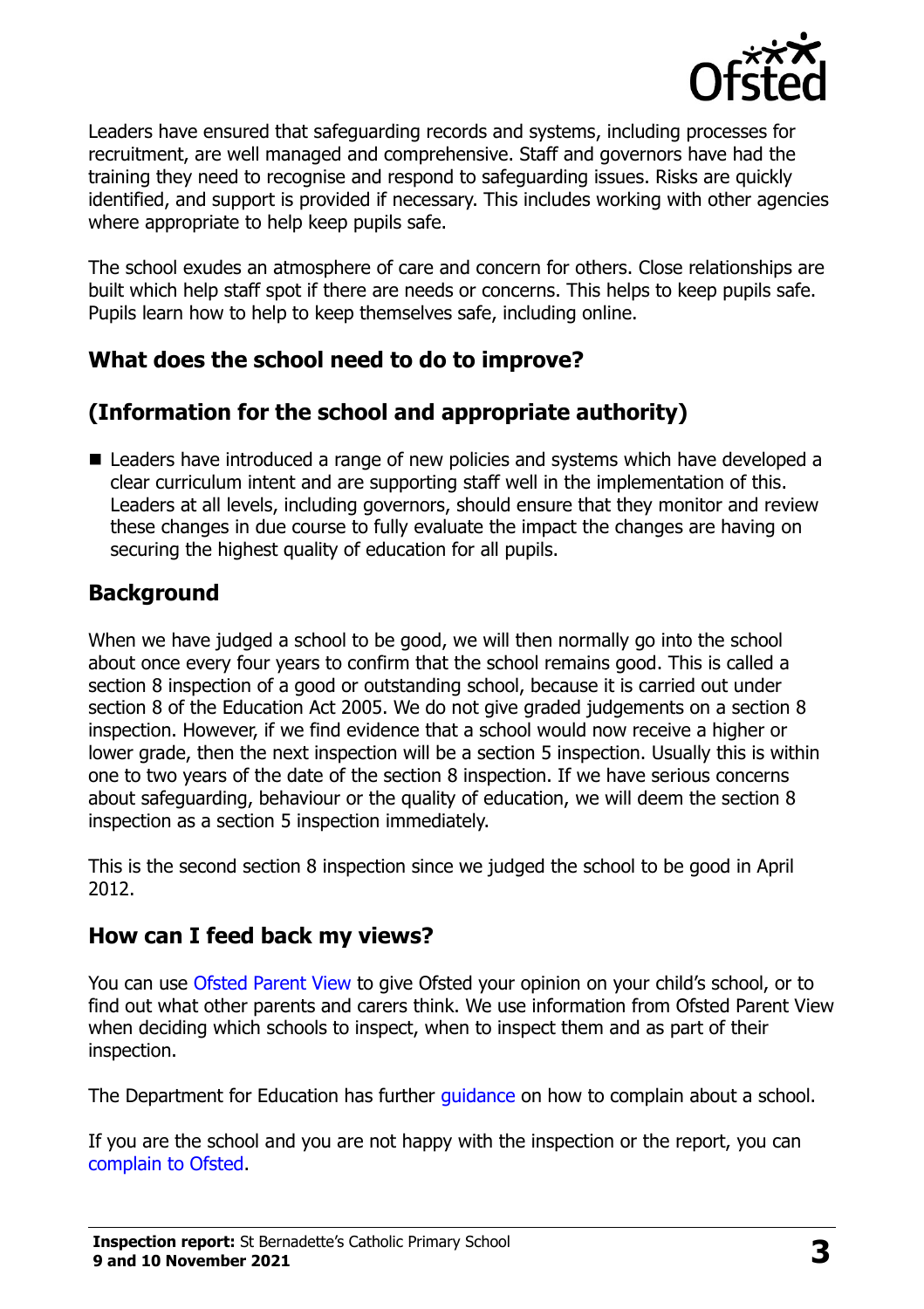

# **Further information**

You can search for [published performance information](http://www.compare-school-performance.service.gov.uk/) about the school.

In the report, '[disadvantaged pupils](http://www.gov.uk/guidance/pupil-premium-information-for-schools-and-alternative-provision-settings)' refers to those pupils who attract government pupil premium funding: pupils claiming free school meals at any point in the last six years and pupils in care or who left care through adoption or another formal route.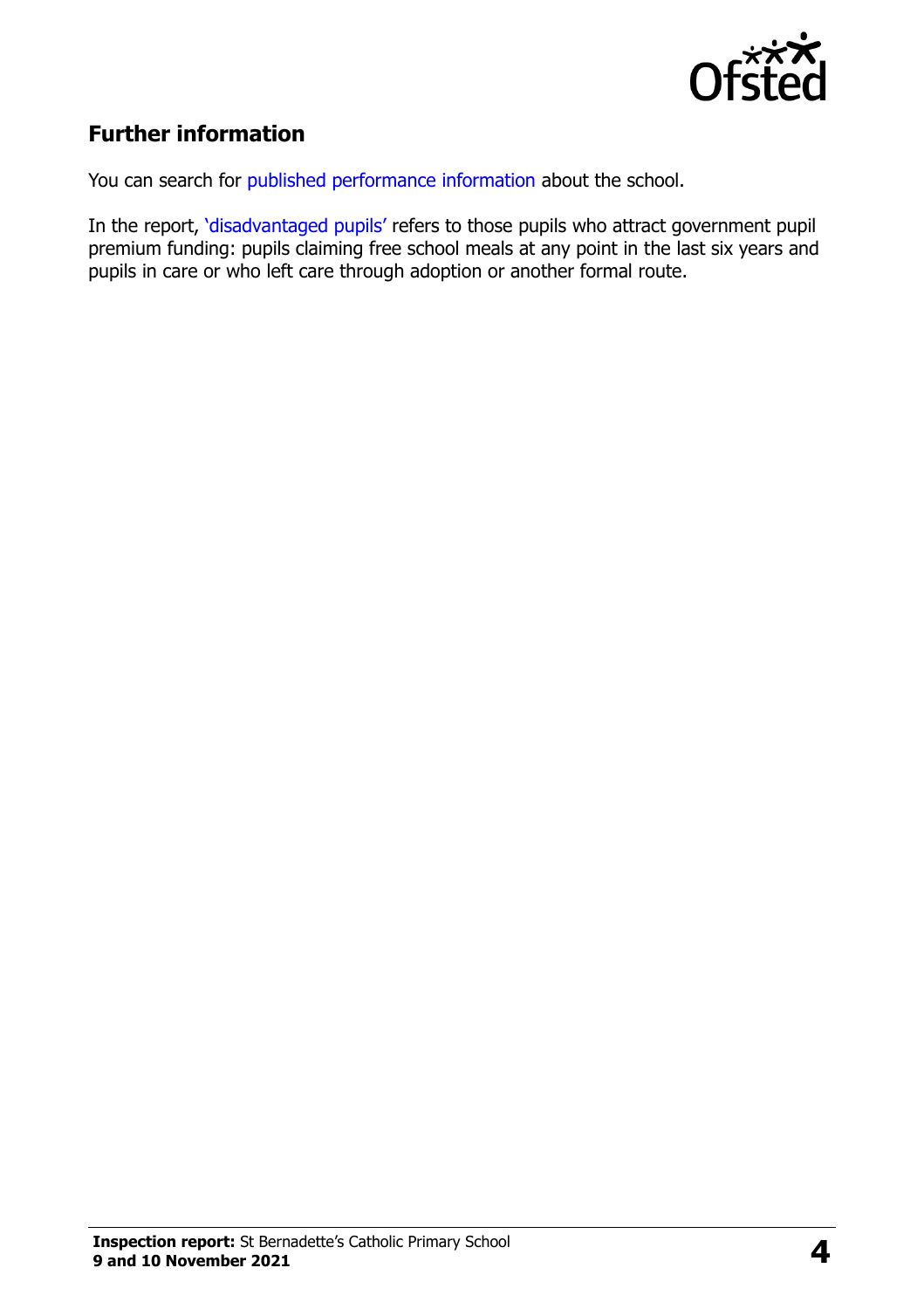

#### **School details**

| Unique reference number             | 114546                                                                |
|-------------------------------------|-----------------------------------------------------------------------|
| <b>Local authority</b>              | Brighton and Hove                                                     |
| <b>Inspection number</b>            | 10200393                                                              |
| <b>Type of school</b>               | Primary                                                               |
| <b>School category</b>              | Voluntary aided                                                       |
| Age range of pupils                 | 4 to 11                                                               |
| <b>Gender of pupils</b>             | Mixed                                                                 |
| Number of pupils on the school roll | 216                                                                   |
| <b>Appropriate authority</b>        | The governing body                                                    |
| <b>Chair of governing body</b>      | Janet Silva                                                           |
| <b>Headteacher</b>                  | <b>Claire Smith</b>                                                   |
| Website                             | http://www.stberns.brighton-hove.sch.uk                               |
| Date of previous inspection         | 22 November 2016, under section 8 of the<br><b>Education Act 2005</b> |

# **Information about this school**

- The headteacher at the time of the previous inspection suffered from a period of ill health before sadly passing away earlier this year. The school had a period of interim headship before the appointment of the current headteacher at the beginning of the first pandemic lockdown. A new deputy headteacher and several new members of staff have also been appointed. This included the creation of a learning mentor role to provide additional emotional support for pupils.
- The school does not use alternative providers.
- The school is a Roman Catholic voluntary-aided school. The last statutory inspection under section 48 of the Education Act 2005 took place in June 2018.

#### **Information about this inspection**

- This was the first routine inspection the school received since the COVID-19 pandemic began. The inspector discussed the impact of the pandemic with school leaders and has taken that into account in her evaluation.
- During the inspection, the inspector met regularly with the headteacher. Meetings were also held with other school leaders, including the special educational needs coordinator, early years lead and the safeguarding team. The inspector met with governors,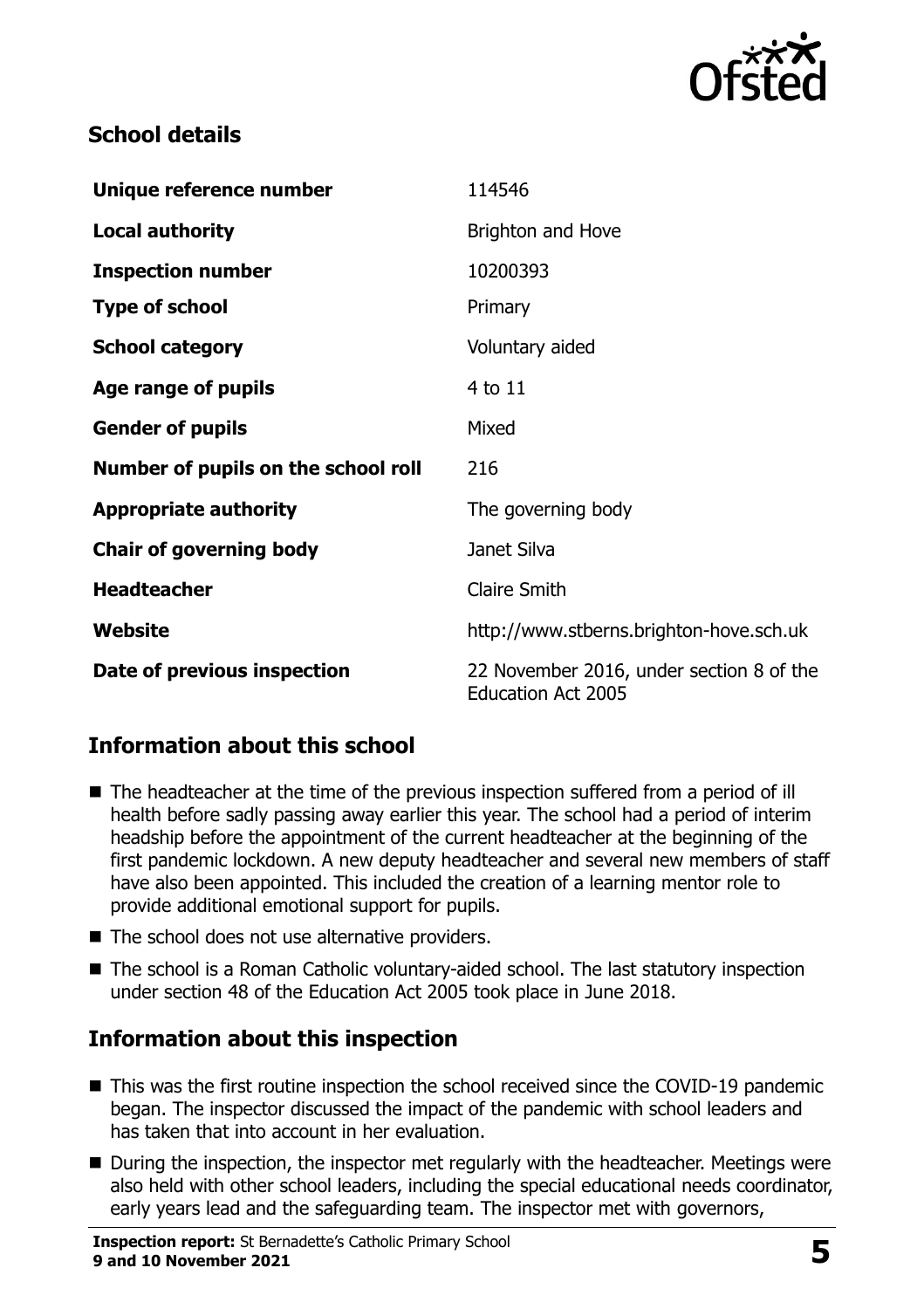

including the chair. The inspector also had telephone conversations with representatives from the local authority and the diocese.

- The inspector conducted deep dives into reading, mathematics and history. For each deep dive, the inspector met with subject leaders, looked at curriculum plans, visited a sample of lessons, spoke to teachers, spoke to some pupils about their learning and looked at samples of pupils' work. The inspector listened to some pupils reading.
- Records associated with safeguarding were reviewed, including the single central record and appointment procedures. The inspector spoke to staff about their safeguarding training and spoke to pupils about the support they have in understanding how to keep safe.
- The inspector reviewed responses to the staff, pupil and parent Ofsted questionnaires.
- Groups of staff met with the inspector to share their views about the school, including on workload and well-being. The inspector completed a tour of the school with pupils and spoke to them on the playground and in the dining hall.

#### **Inspection team**

Deborah Gordon, lead inspector **Ofsted Inspector**